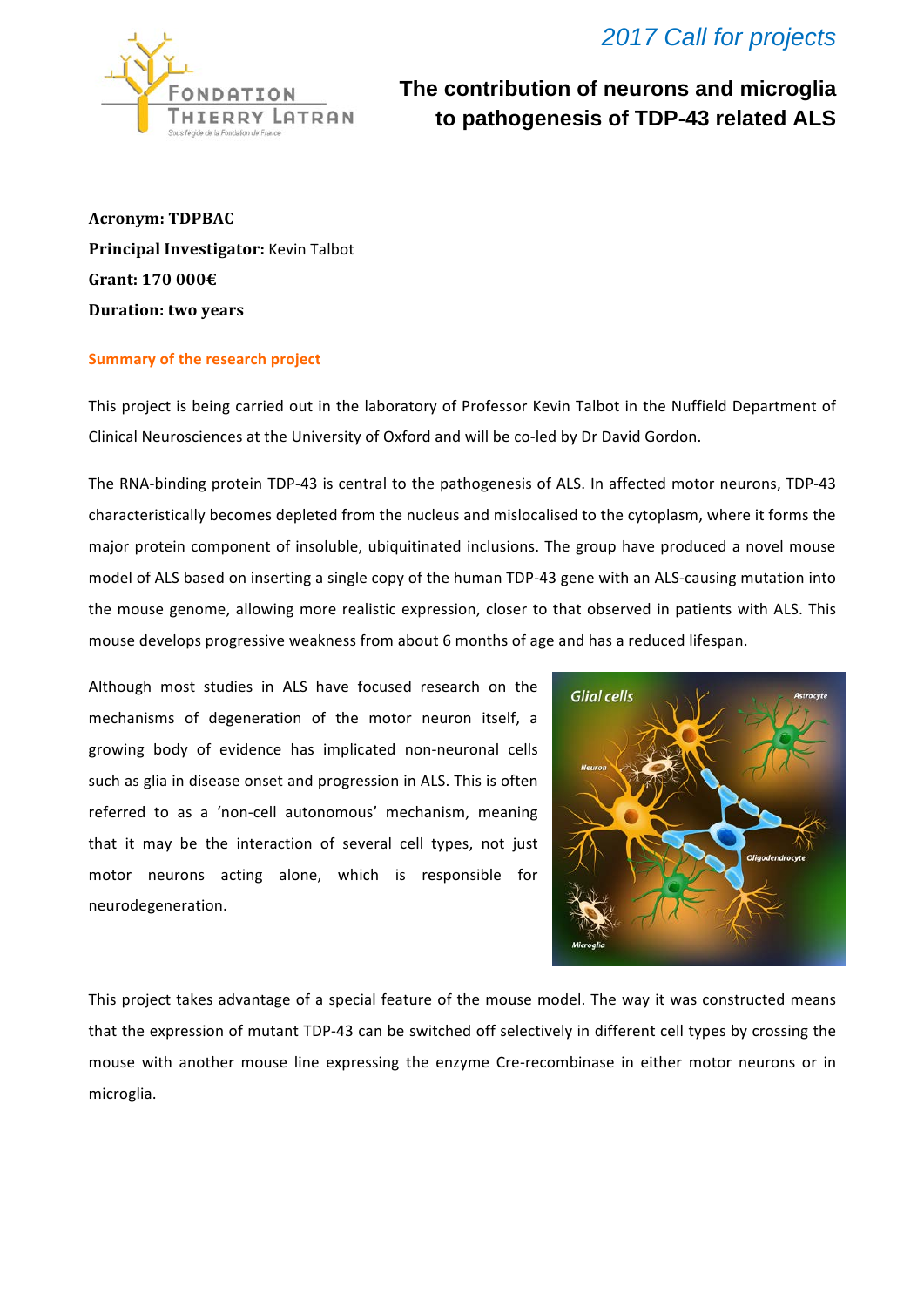



## **The contribution of neurons and microglia to pathogenesis of TDP-43 related ALS**

The aim of the project is to inactivate the transgene in motor neurons to establish whether

neurodegeneration still occurs or whether expression of mutant TDP-43 is absolutely necessary to trigger ALS pathogenesis. Similarly, the mutation will be inactivated in microglia to see if this improves or eliminates the neurodegenerative phenotype. Understanding the relative contribution of these two cell types will help target therapies for ALS.

**Schematic presentation of the research project:** 





**Research team** from left to right: Paola Barbagallo, Ana Candalija, David Gordon, Kevin Talbot, Sukrat Arya, Chaitra Sathyprakash